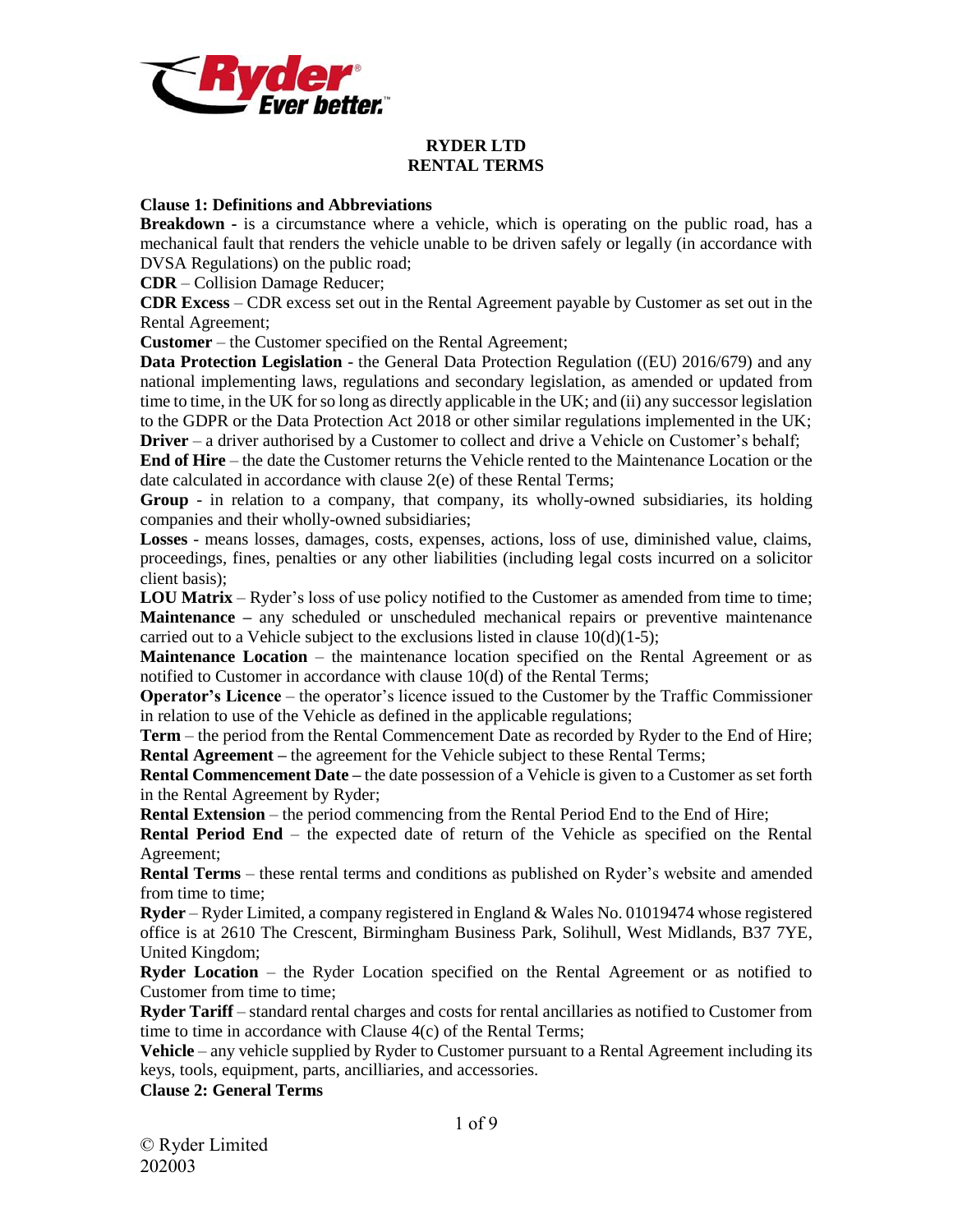

a) Customer agrees to rent the Vehicle from Ryder in accordance with these Rental Terms. Acknowledged rental reservations do not obligate Ryder to provide possession for rental of any Vehicle.

b) The Rental Agreement (including any Rental Extension) and any dispute or claim arising out of or in connection with it shall be governed by the laws of England and Wales and the parties submit to the exclusive jurisdiction of the English Courts.

c) The following provisions shall survive termination of the Rental Agreement: Clauses 2(b);  $2(e)$ ;  $2(h)$ ;  $2(i)$ ;  $2(n)$ ;  $3(c)$ ;  $4$ ;  $5(b)$ ;  $6$ ;  $7$ ;  $8$ ;  $9$ ,  $11$  and 13.

d) Words importing the singular shall be construed as importing the plural and vice versa.

e) Customer agrees that the Rental Agreement will remain in force until the Vehicle is back in Ryder's possession as confirmed by Ryder.

f) Customer acknowledges that the Vehicle provided at Rental Commencement Date is in good operating and physical condition and agrees to return it in the same condition (fair wear and tear excepted). "Fair wear and tear" is as defined in the Fair Wear and Tear Standard (for drivers of rented, contract hired and leased light commercial vehicles) or the Fair Wear and Tear Guidelines (for heavy goods vehicles) (as appropriate) of The British Vehicle, Rental and Leasing Association ("B.V.R.L.A.") a copy of which Customer acknowledges is available to Customer. Customer will indemnify Ryder upon demand in relation to any costs incurred by Ryder in carrying out any repairs required to bring the Vehicle up to the condition referred to in the B.V.R.L.A. Standard or Guidelines.

g) Customer agrees to return the Vehicle to the Ryder Location at the End of Hire or sooner upon Ryder's demand. If Customer fails to do so, and notwithstanding the provisions of Clause 4b), these Rental Terms (including but not limited to the payment of the Charges) shall continue until the Vehicle is returned.

h) Customer agrees that if Customer breaches any of the Rental Terms, Customer will indemnify Ryder against all Losses incurred by Ryder as a result. Customer agrees that Customer is responsible for and will indemnify Ryder against all Losses, charges, claims and expenses (including legal fees) incurred by Ryder as a result of the acts, errors or omissions of any person other than Ryder in circumstances where had they been committed by Customer, Customer would have been in breach of these Rental Terms.

i) Customer agrees that if Customer is in breach of the Rental Agreement that Ryder has the right to enter into Customer's Premises in order to repossess the Vehicle at any time without notice and at Customer's expense.

j) Customer acknowledges and agrees that Customer will be liable for any parking charges which may be incurred with respect to the Vehicle during the Term, and for providing any relevant information that may be required.

k) Ryder will not be liable for loss of or damage, howsoever caused, to any property left in or on the Vehicle during the period of rental or thereafter, regardless of whether Ryder has possession of the Vehicle.

l) Customer agrees that Customer or any Driver supplied by Customer is not Ryder's servant, agent or employee.

m) Customer agreesthat Ryder makes no warranty or representation with regard to the Vehicle other than it is Ryder's property (or that Ryder has the legal right to rent it to Customer) and is in good operating condition. Customer also agrees that, to the extent that Ryder is legally entitled to do so, all conditions or warranties implied by statute, common law or otherwise are hereby excluded and that Ryder is not liable to Customer for any special, incidental, consequential or punitive damages of any kind or nature including, but not limited to direct or indirect, business interruption loss, pure economic loss, loss of income, loss of profit, loss of opportunity, loss of business or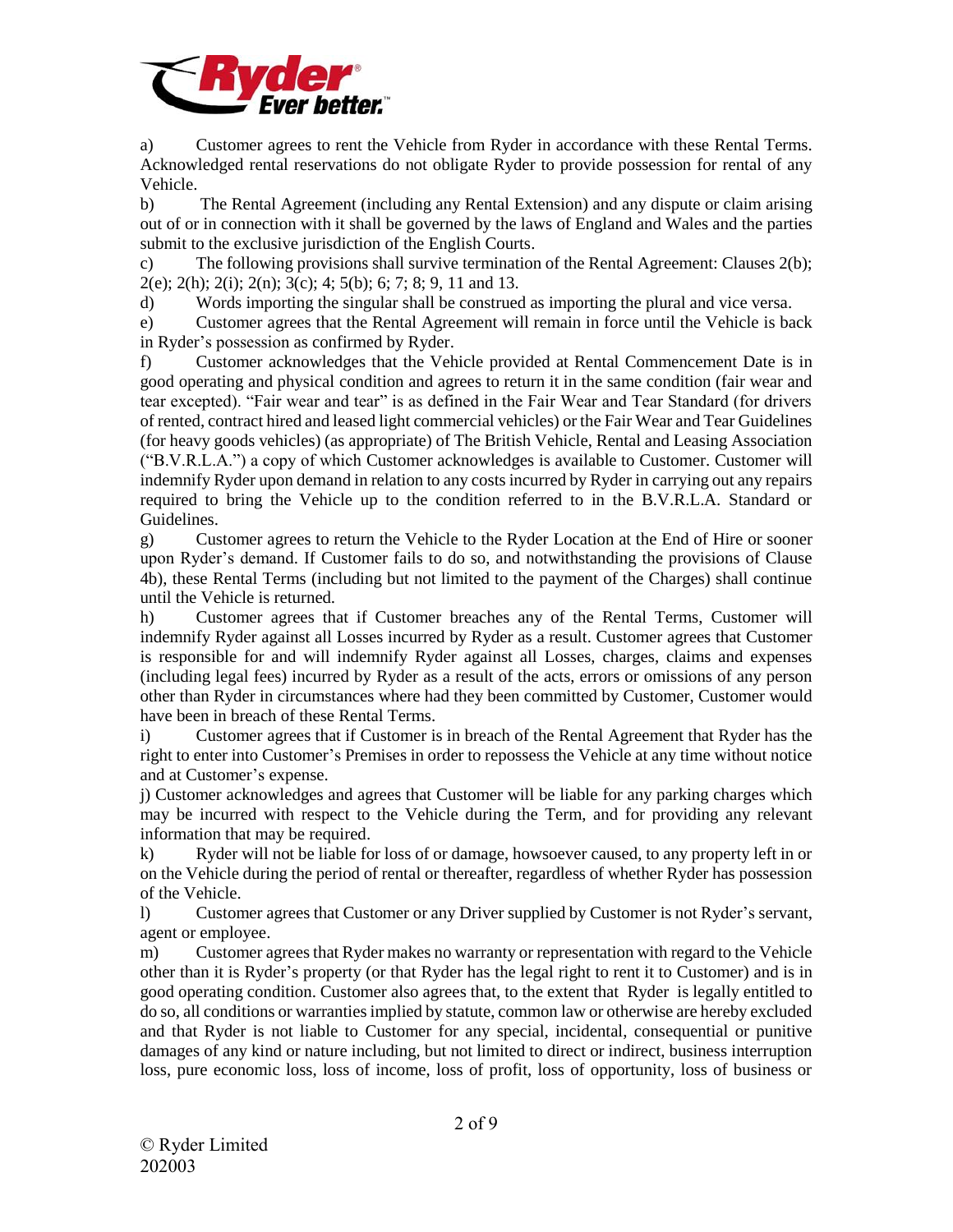

injury to goodwill or like loss arising directly or indirectly under these Rental Terms, however caused and regardless of legal theory or foreseeability.

n) Customer understands that none of the Rental Terms printed here can be waived unless a written instruction detailing the waiver is prepared and signed by a director of Ryder or his/her duly authorised representative.

o) Customer agrees that Customer has not used nor will use fraud, deception or misrepresentation or make any false statement to obtain the Vehicle or in connection with the rental, use or operation of the Vehicle at any time during the continuance of the Term or at any time thereafter.

p) Subject to clause 6 (Third Party Liability Insurance), a person who is not a party to the Rental Agreement has no right to enforce any of its terms under the Contracts (Rights of Third Parties) Act 1999.

q) In the event of any dispute between the parties, the parties agree to meet in good faith to resolve the dispute; however if the dispute is not resolved within 30 days the dispute shall be referred by either party to the decision of a single arbitrator agreed upon by the parties, or failing agreement appointed by the President for the time being of the Freight Transport Association pursuant to the Arbitration Act 1950 or any statutory modification or re-enactment thereof for the time being in force.

r) Notwithstanding the General Conditions of Use set out at clause 3, Customer agrees that it is the Driver's responsibility to operate the Vehicle safely and in a manner that prevents damage or excess wear to the Vehicle. This includes but is not limited to physical damage caused by collision, operating the Vehicle (and all components, including any tail-lift and DPF regeneration system) in a manner not consistent with law or the applicable OEM recommendations, over-loading, or washing away lubricants, failing to follow the manufacturer's guidelines relating to warning lights when presented to the Driver, damage caused by incorrect use of load-lock mechanism, harsh braking, or general misuse or abuse of the Vehicle.

s) Ryder may subcontract any and all of the obligations under and/or to assign, transfer, charge, mortgage, and subcontract, declare a trust of or deal in any other manner with all or any of its rights or obligations under the Rental Agreement.

t) Customer shall not assign, transfer, charge, mortgage, subcontract, declare a trust of or deal in any other manner with all or any of its rights or obligations under the Rental Agreement (including by subletting any Vehicle) without the prior written consent of Ryder.

#### **Clause 3: General Conditions of Use**

a) Customer agrees that Customer will look after the Vehicle carefully (including but not limited to taking all reasonable precautions so as to prevent/mitigate loss or damage) and will not:

i) violate, or cause the violation of, any of the Rental Terms;

ii) knowingly or unknowingly, abuse, overload or make improper use of the Vehicle (including but not limited to travelling over unsuitable or hazardous roadways or untarmacked surfaces);

iii) use the Vehicle in connection with Customer's trade or profession, or for hire or reward if the Vehicle has a plated gross vehicle weight in excess of 3.5 tonnes unless Customer is in possession of a suitable Operators Licence in accordance with Section 60 of the Road Traffic Act 1968 or any statutory modifications for the time being in force or any other relevant legislation;

iv) contravene, or cause the contravention of, the Drivers Hours regulations in accordance with EC Council Regulation 3821/85 or any statutory modification for the time being in force or any other relevant legislation for vehicles in excess of 3.5 tonnes gross vehicle weight;

v) violate, or cause the violation of, any weight category covered by the Excise Licence paid for by Ryder;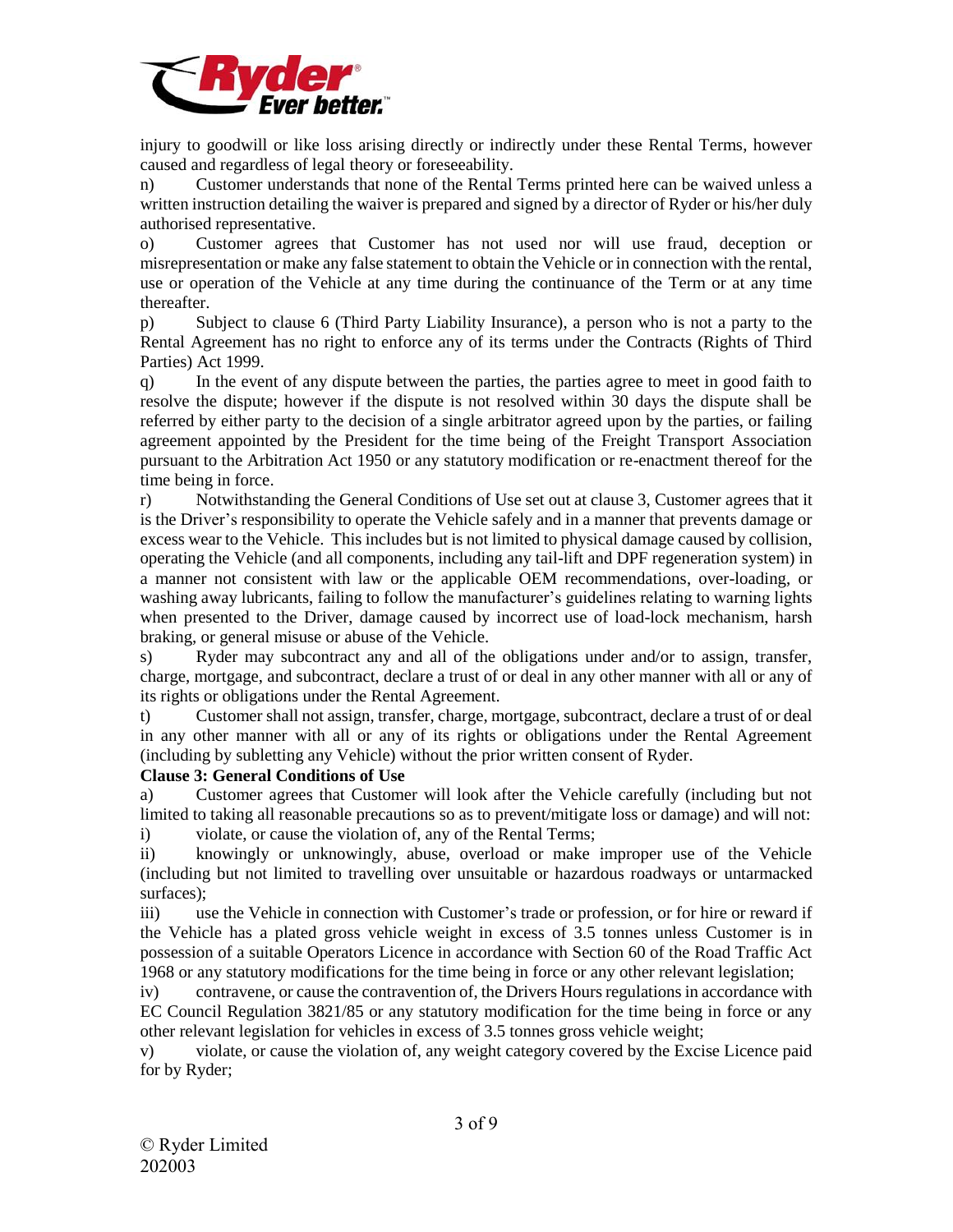

vi) use the Vehicle outside the UK unless Ryder has authorised such use as specified on the Rental Agreement, in which case use is limited to the following countries: Ireland, France, Belgium, Germany, Austria, Italy, Switzerland, Luxembourg, Spain, Andorra, Portugal, Denmark, Netherlands and Sweden. For this purpose the UK excludes the Channel Islands and the Isle of Man;

vii) operate the Vehicle without any special equipment which may be required by the laws of any country where Customer has been given permission to operate the Vehicle;

viii) make any modifications, or carry out any repairs, to the Vehicle without first obtaining Ryder's written permission;

ix) use the Vehicle without wearing a seat belt unless Customer is entitled not to do so by virtue of a statutory or regulatory exemption. In the event of an accident Customer may be required to produce proof of Customer's entitlement to an exemption.

x) over-load the tail-lift beyond the manufacturer's guidelines and will not wash away or remove the lubricant from the tail-lift

xi) continue to operate the vehicle where warning lights are illuminated following the manufacturer's guidelines

b) Customer agrees that Customer shall breach these Rental Terms if Customer uses the Vehicle or permits it to be used:

i) airside at any airport or dockside at any port;

ii) to carry passengers for hire or reward;

iii) for unauthorised towing or pushing;

iv) for any illegal purpose;

v) for racing, pacemaking, reliability trials, speed testing or driving tuition;

vi) recklessly or by anyone whose alcohol level is in excess of the limit permitted by law or is under the influence of any drug or other substance or while suffering from any medical condition that may impair that person's ability to react or while suffering from any medical condition required to be notified to the DVLA but has not, or any medical condition which may impact that person's ability to react

vii) to carry a greater number of passengers and/or larger load than recommended by the manufacturer or to carry any persons or animals in the cargo area of the Vehicle;

viii) (except where Clause 8 applies), by anyone who has within the preceding three years been: – Convicted of any motoring offence that involves a licence suspension for a period of time or where the number of penalty points exceeds six (6);

– Involved in two (2) or more blameworthy accidents;

– Been refused insurance, or, at any time by anyone;

– Had special terms applied to any policy or driving licence unless details have been disclosed and accepted by Ryder and duly recorded by Ryder;

– By anyone who is under 21 or over 70 years of age unless details have been disclosed and accepted by Ryder;

– By anyone who has not held the appropriate full driving licence for a minimum of 1 year prior to the start of the Rental Agreement.

c) Except where Clause 8 applies, in the event that Customer suffers, causes or is involved in, or are alleged to have caused or been involved in a collision/incident, Customer will:

– Not make any admission of liability nor aid nor abet any third party in pursuing a claim;

– Inform Ryder immediately;

– Complete a Ryder Incident Report Form as comprehensively as possible, to include the names, addresses and telephone numbers of all parties and witnesses and deliver it to Ryder, at riskmanagement@ryder.com, within 48 hours of occurrence;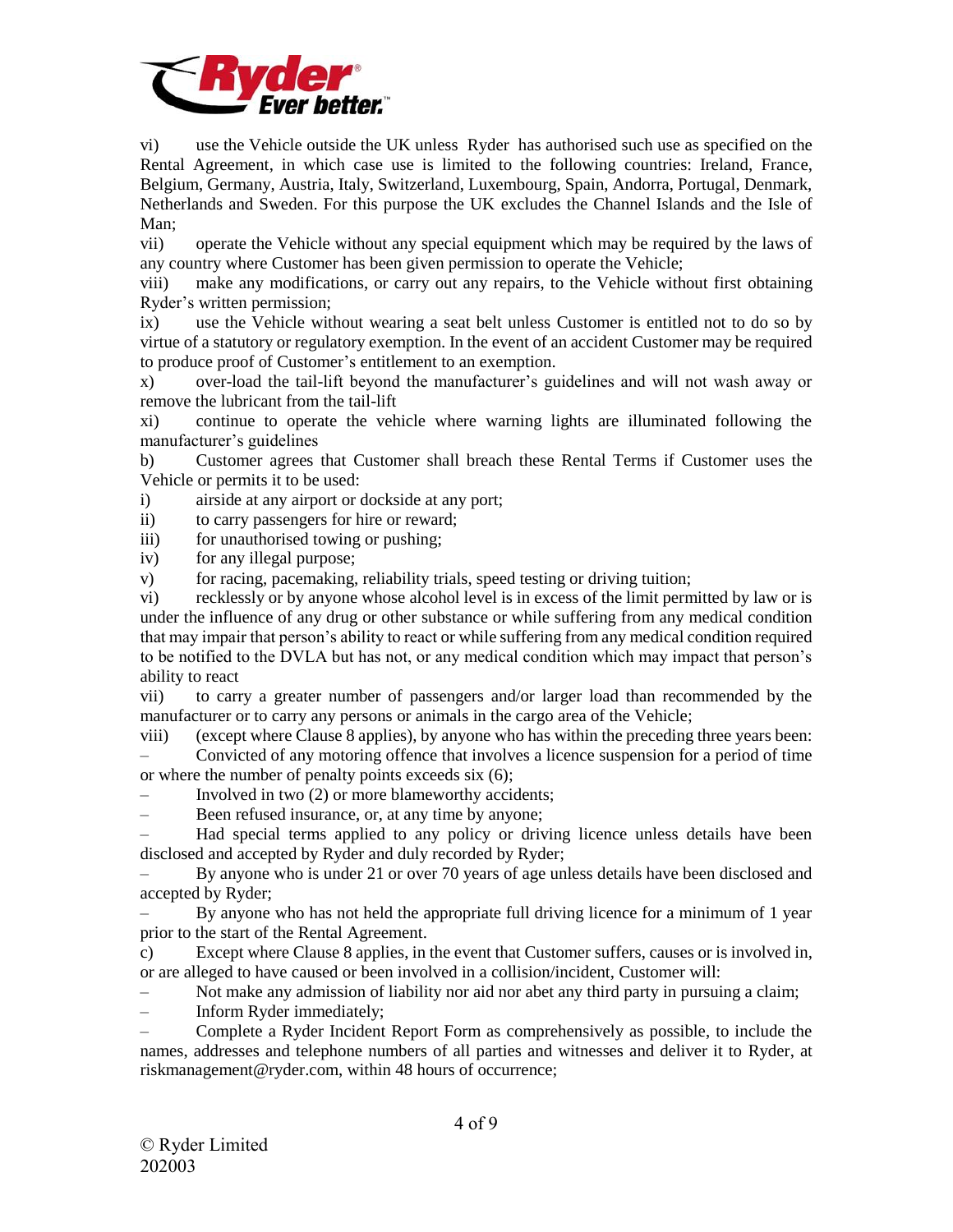

Immediately deliver to Ryder at riskmanagement@ryder.com every summons, writ, pleading or paper of any kind relating to any and all claims, suits and proceedings received by Customer;

– Co-operate fully with Ryder, its representatives and Ryder's insurance company in all matters connected with the investigation, defence or prosecution of any claim or suit.

d) Customer will report any loss of, theft of/from, or damage to, the Vehicle within 48 hours of occurrence. Customer will also report the theft to the police and obtain a crime reference number.

e) Customer agrees to use and operate the Vehicle with reasonable care and precaution to prevent loss of or damage to the Vehicle because of negligent or reckless use, abuse, fire, theft, collision or injury to persons or property and in the event of such loss or damage Customer will reimburse Ryder in full for loss or damage to the Vehicle or death or injury to persons or damage to property.

f) Customer represents that it and any Driver it designates are properly licensed to use the Vehicle.

g) Customer agrees that Ryder may reasonably refuse to release a Vehicle to Customer if Ryder is of the reasonable opinion that Customer or Driver are incapable, for whatever reason, of driving the Vehicle.

h) Customer agrees that the Vehicle remains on hire to Customer until all sets of keys are returned. Customer acknowledges that CDR does not apply to lost keys.

# **Clause 4: Charges**

a) Customer acknowledges and agrees to pay for:

i) the rental charges set out in the Rental Agreement; and

ii) the time and distance charges at the rates as specified in the Rental Agreement or as otherwise notified to the Customer; and

iii) any charges for refuelling, and CDR, specified in the Rental Agreement and any other standard, mileage, loss of use, delivery and collection or miscellaneous charges Ryder may apply to the rental as set out in the Ryder Tariff and LOU Matrix (excluding LOU where CDR is accepted); and

iv) all taxes, VAT, surcharges and additional charges, which may apply to the hire or Rental Agreement; and

v) any parking charges which may be incurred with respect to the Vehicle during the Term; and

vi) any fines, penalties, court costs or other expenses imposed upon Ryder by Law (including but not limited to Road Traffic offences and congestion charges and Ryder's reasonable administrative charges) arising from the use of the Vehicle whilst on rental to Customer.

b) If the Vehicle is:

i) damaged: Customer agrees to pay continued rental charges until the later of End of Hire, or, in line with the LOU matrix, until such time as the Vehicle is fully repaired to Ryder's satisfaction and available for rental.

ii) stolen: Customer agrees to pay continued rental charges until the later of the End of Hire or, 6 weeks after the date of theft, or  $(y)$  until such time as full reimbursement, in accordance with Clause 9 has been received by Ryder;

iii) damaged beyond economical repair: Customer agrees to pay continued rental charges until the later of the End of Hire, or until such time as full reimbursement, in accordance with Clause 9 has been received by Ryder.

Notwithstanding the foregoing clauses in  $4(b)(i) - (iii)$ , if CDR applies, Customers obligations under clause 4(b) shall be reduced in accordance with clause 7 below.

c) Customer accepts that the charges are subject to change and agrees to pay any increased charge providing that Ryder has given written notice of not less than 1 week. After the End of Hire,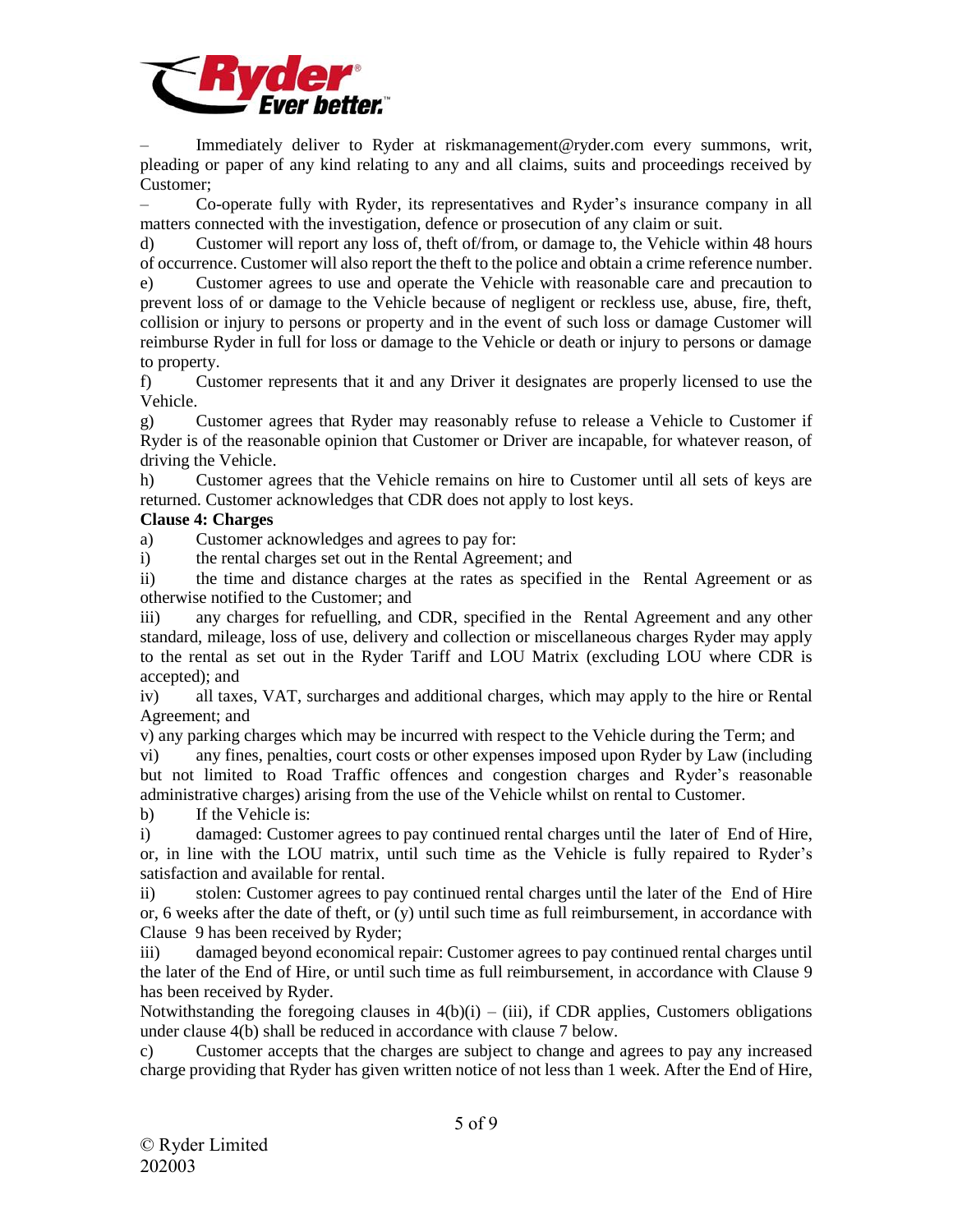

the then current Ryder Tariff will apply to any Vehicle retained by Customer thereafter. Ryder will provide 7 days' notice of any increase in the standard charges applicable after the Term.

d) With respect to mileage or refrigeration unit engine hours:

(i) If the odometer, hubometer, (or other mileage recorder) or the refrigeration unit engine hour recorder cease to function properly, or has been interfered with, the Vehicle's mileage travelled or hours of use for the refrigeration unit engine shall be estimated from all other available information, including any electronic control module, Vehicle system, or the fuel consumed;

(ii) Customer must notify Ryder immediately of any defect in the Vehicle's odometer, hubometer, or refrigeration unit engine hours' recorder so that facilities for its repair or replacement can be made available as soon as practicable.

(iii) If the actual mileage or refrigeration unit hours recorded during the period of hire exceeds the mileage or the refrigeration unit hours specified on the Rental Agreement for the Vehicle, Ryder reserves the right to levy an additional charge calculated as the excess mileage charge multiplied by the number of miles exceeding the agreed mileage and/or the excess refrigeration unit hours charge multiplied by the number of refrigeration unit hours exceeding the agreed refrigeration unit hours.

(iv) Ryder reserves the right to change the charges, excess mileage charge and/or excess refrigeration unit hours charge for the Term if the actual mileage travelled by the Vehicle or hours of use for the refrigeration unit engine during the preceding year or part thereof is in excess of the agreed mileage or the agreed refrigeration unit hours as specified on the Rental Agreement by 20% or more.

e) With respect to delivery and collection of Vehicles

i) Customer is responsible for collecting the Vehicle from Ryder at the start of the Term and returning the Vehicle to the Ryder Location at the expiry or earlier termination of the Term, unless otherwise agreed by Ryder in writing. If Customer fails to collect or return the Vehicle and Ryder performs this service, then, Customer agrees to pay delivery and collection charges in accordance with the current rates set out in the Rental Agreement.

ii) If Ryder collects the Vehicle from Customer, Customer acknowledge and agrees that Ryder will conduct a full inspection either at point of collection or upon returning the Vehicle to the Ryder Return Location and notify Customer of any damage identified. Customer remains responsible for the costs of repairing all damage identified and notified to Customer by Ryder pursuant to Clause 2(f) regardless of whether Customer or Ryder collect the Vehicle at the End of Hire.

iii) Customer is responsible for delivery and collection of the Vehicle for all scheduled and unscheduled maintenance and Breakdowns unless otherwise agreed whereby Customer will pay delivery and collection charges in accordance with the rate set out in the Rental Agreement.

# **Clause 5: Payment**

a) Customer shall pay Ryder:

i) all charges set out in the Rental Agreement and all other sums payable at the End of Hire, including but not limited to those sums referred to in Clauses 4, 8 and 9;

ii) a deposit that will be refunded, less any known/estimated additional costs/charges for which Customer is liable, subject to Customer having complied in full with the terms of these Rental Terms.

b) Customer shall permit Ryder to charge Customer by Direct Debit, unless agreed otherwise, for such charges and other sums due to Ryder from Customer pursuant to the Rental Agreement. Once Ryder is given a direct debit mandate, Customer's right to receive 14 days prior notice from Ryder of any amendment to be made to a variable Direct Debit Mandate within the terms of the Originators Guide and Rules to the Direct Debiting Scheme from time to time in force (or such other period of notice as may from time to time be prescribed under such Scheme) is waived and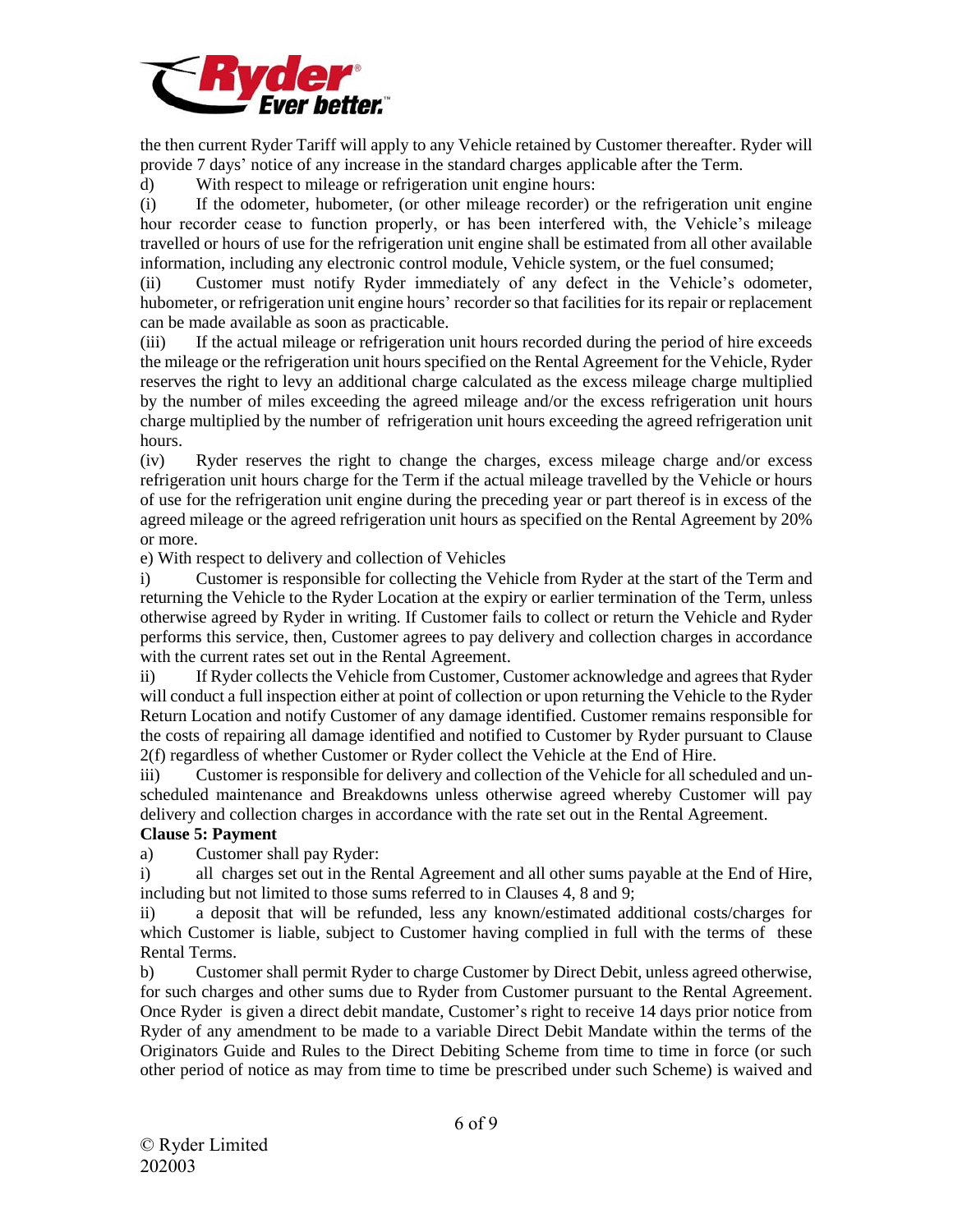

Customer agrees that Ryder will not be obligated to give any notice of any such variation within the terms of the said Direct Debiting Scheme or any amendment thereto.

c) Customer shall pay Ryder within 30 days of the invoice date, or such earlier date as specified on the Rental Agreement or otherwise agreed to by the parties, if Customer holds a credit account with Ryder or on demand if Customer is in breach of any of these Rental Terms.

## **Clause 6: Third Party Liability Insurance**

a) Ryder shall at its cost effect and maintain third party liability insurance (including any liability required to be covered under the Road Traffic Acts). Such insurance will contain unlimited indemnity in respect of liability for the bodily injury or death of third parties (including to passengers) and third party property damage liability limited to £2,000,000 in respect of any one claim or number of claims arising out of one cause.

b) A copy of the insurance policy is available for inspection upon request and Customer agrees to comply with and be bound by the terms and conditions and limitations of the said policy which by reference are incorporated herein and made a part of this Agreement.

## **Clause 7: Collision Damage Reducer**

Where CDR applies (shown as Ryder CDR on the Rental Agreement), Customer's financial responsibility per incident, pursuant to Clause 9, is limited to the amount shown on the Rental Agreement as CDR Excess provided that:

i) Customer operates the Vehicle in compliance with this Rental Agreement;

ii) damage caused to the Vehicle's tyres by punctures, cuts or bursts, is not as a result of being operated while under inflated or flat or as a result of the application of brakes.

Failure to comply with clause 7(i) or 7 (ii) will in all circumstances result in the Customer being fully liable for all damage regardless of CDR

## **Clause 8: Customer's Own Insurance**

a) Customer must keep the Vehicle insured for the Term of the Rental Agreement in full compliance with the terms of this Clause 8, to the full replacement value of the Vehicle. If Customer has opted for its insurance to apply (as specified on the Rental Agreement) such insurance cover will be primary without right of contribution from any insurance arranged by Ryder. Customer agrees:

i) that its insurance cover will be with an insurance company acceptable to Ryder, will be comprehensive, (including any liability required to be covered under the Road Traffic Acts), provide for Ryder'sinterest as owner, and will not be altered, cancelled, or allowed to lapse without first obtaining Ryder's written approval;

ii) to punctually pay all insurance premiums;

iii) to provide Ryder with documentary evidence that such cover exists;

iv) not to use or allow the Vehicle to be used for any purpose or do or allow to be done any act or thing which may invalidate the insurance;

v) that Ryder makes no representation or warranty that Customer's insurance is sufficient to fully discharge Customer's liabilities under this Rental Agreement.

b) If Ryder agrees to any modification or restriction in the insurance cover, or if the Vehicle is found not to be insured to its full replacement value or if Ryder's written down value is higher than the Vehicle's retail market value, or if the insurers for any reason repudiate any claim, or if Customer fails to comply with any of the provisions of this clause 8, Customer shall indemnify Ryder against all losses, costs, claims, damages and expenses not recoverable under the policy of insurance.

c) If Customer fails to pay any premiums required to be paid in respect of insurance under this clause. Ryder, in its sole discretion, may pay these sums and in such event, Customer shall reimburse Ryder on demand.

#### **Clause 9: Vehicle Damage/Loss**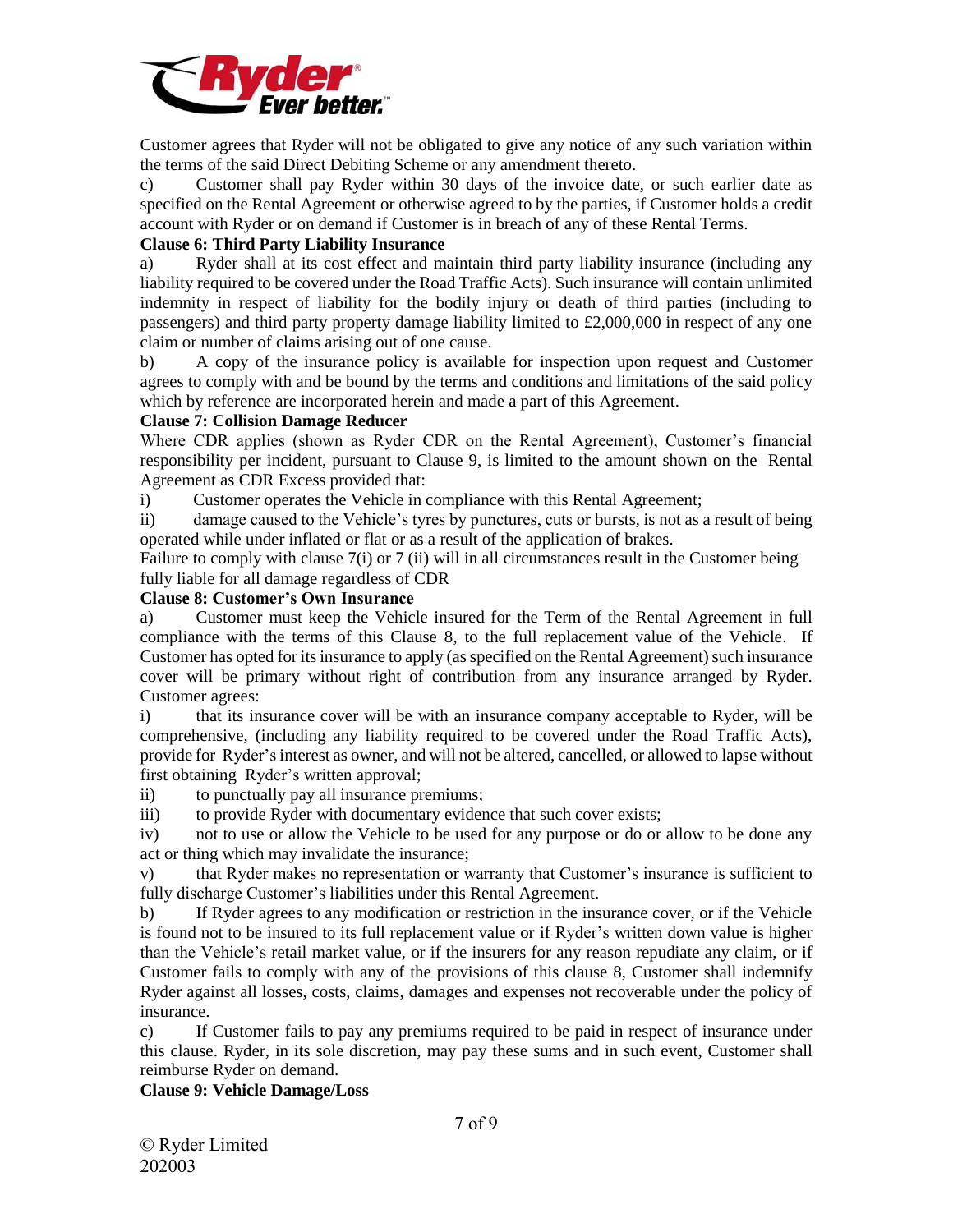

If Clause 8 applies:

a) Customer shall reimburse Ryder on demand for all Losses of whatsoever kind or nature incurred by Ryder resulting from any loss, damage, or theft of or from the Vehicle, any costs resulting from the Vehicle being impounded, in addition to continuing to pay all rental charges due until the Vehicle is fully repaired and returned to service, as set forth in clause 4(b) or the retail market value of the Vehicle if it is damaged beyond economic repair, lost or stolen.

b) Notwithstanding Clause 9(a), in the event that Ryder adjudges the Vehicle to be destroyed or damaged beyond economical repair, or if it is lost or stolen, Customer agrees to reimburse Ryder on demand the Vehicle's retail market value or its written down value, whichever is the greater, as at the date of such accident, loss or theft.

## **Clause 10: Breakdowns and Maintenance**

a) In the event of a Vehicle Breakdown, Customer shall notify Ryder by telephoning the breakdown number specified on the Rental Agreement, as soon as possible of any defect or damage to the Vehicle. If Customer is outside mainland UK at the time, the appropriate number in the continental kit supplied.

b) Customer agrees that Customer will observe Ryder's, or Ryder's agent's, reasonable instructions with regard to the continued use or operation of the Vehicle including in respect of Vehicle Breakdown.

c) Customer agrees to carry out routine daily maintenance checks of oil and coolant levels, tyre pressures and condition and any other routine maintenance checks in accordance with the manufacturers recommended operation of the Vehicle and all regulations applicable to the Customer's use of the Vehicle.

d) Customer agrees that all Maintenance will be carried out by Ryder or a third party nominated by Ryder (in Ryder's sole discretion) at the Maintenance Location specified on the Rental Agreement or such other location as notified to Customer by Ryder. The following exclusions shall be carried out at the Customer's cost:

- 1. Lost or damaged keys.
- 2. Tyre failure resulting from puncture, cuts, impact, blow-outs.
- 3. Replacement of bulbs other than at the Maintenance Location during scheduled maintenance, inspections and servicing, unless the Customer delivers the Vehicle to the Maintenance Location for Ryder to replace the bulbs notwithstanding that Ryder may be designated on Schedule A as responsible for collection and delivery.
- 4. Ryder will be responsible for topping up engine oil during scheduled servicing and maintenance and where the Vehicle is returned by the Customer to the Maintenance Location between scheduled servicing and maintenance, oil top ups at all other locations and all other times are the responsibility of the Customer. The Customer agrees all topups of oil, adblue and coolants are the responsibility of the Customer at the Customer's cost, only using manufacturers recommended and uncontaminated fluids. The Customer acknowledges failure to maintain required engine oil in, or adding non-recommended or contaminated fluids to, the Vehicle engine, may cause damage for which the Customer shall be responsible.
- 5. Any labour and parts, Vehicle towing or breakdown service costs, or damage, costs and expenses arising from Clauses  $10(d)(1)$  to  $10(d)(5)$ .

e) If a Vehicle is unavailable due to scheduled maintenance (provided that Customer has delivered the Vehicle to the Ryder Location) or Breakdown for a period of 24 hours or more, Ryder reserves the right (at Ryder's sole discretion) to apply a discount equivalent to Customer's daily rental charge until the Vehicle is available. The limited remedy set forth in this paragraph is Ryder's sole and exclusive liability in the event a Vehicle is not available or operable during the period of hire.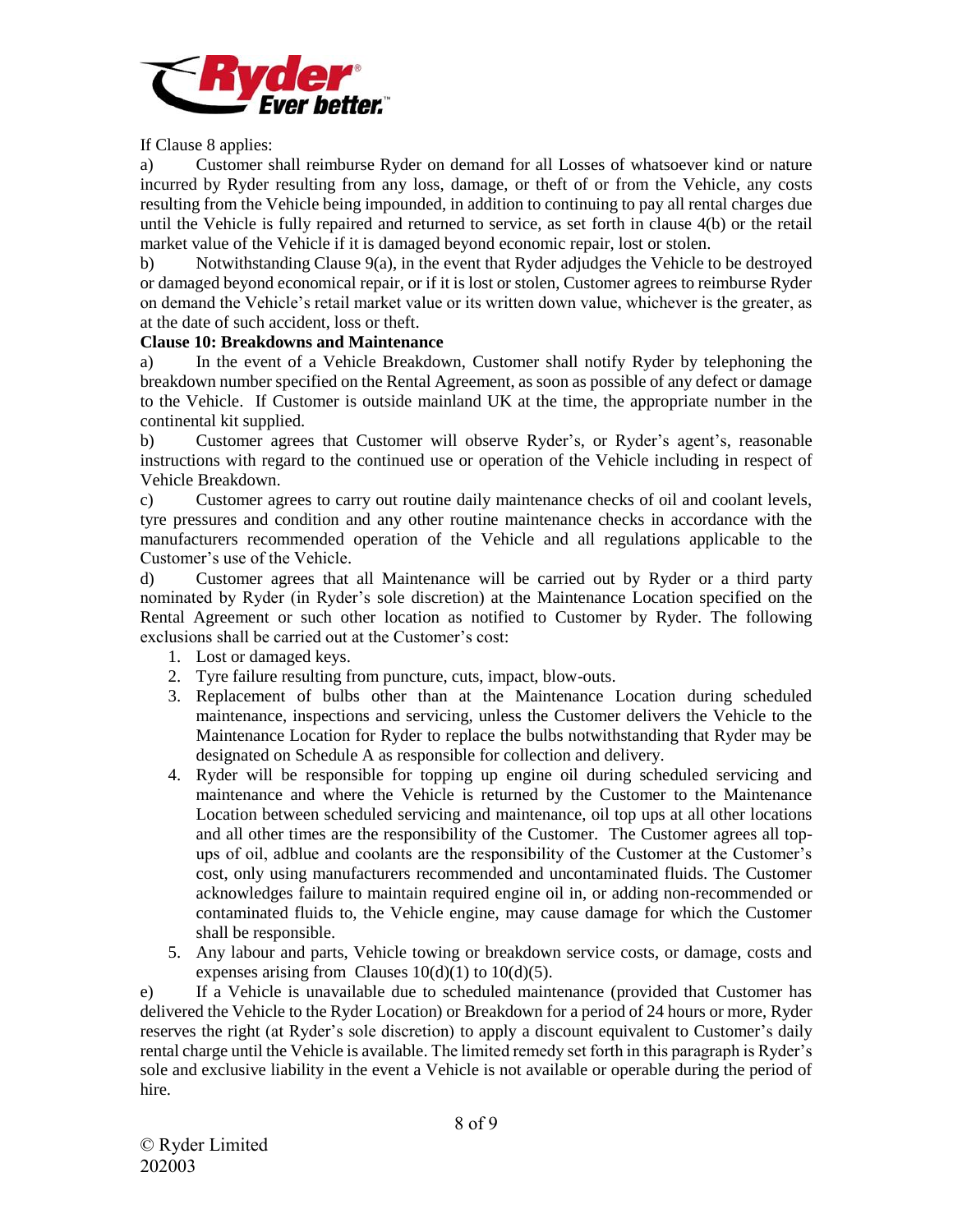

## **Clause 11: Data Protection and Disclosure of Information**

a) If Customer is in breach of these Rental Terms Ryder may give details of such breach to credit reference agencies, the Driver and Vehicle Licencing Authority (DVLA), debt collectors and any other relevant organisation. Whether or not Customer is in breach of these Rental Terms Ryder may also give details of Customer's insurance claims record and instances of abuse of any Vehicle or confiscation of any Vehicle to the British Vehicle Rental and Leasing Association (BVRLA), who may pass it to any of its members for any purpose stated in the Data Protection Act 2018.

b) Ryder and Customer shall at all times comply with all applicable requirements of the Data Protection Legislation. This clause 11 is in addition to, and does not relieve, remove or replace, a party's obligations under the Data Protection Legislation.

c) Ryder will use personal data relating to the Customer's employees, agents or contractors and processed for the purpose of administering and managing the Rental Agreement in accordance with Ryder's Customer Privacy Notice which is available at https://europe.ryder.com/.

d) The parties acknowledge that for the purposes of the Data Protection Legislation, the Customer is the controller of the Customer's own personal data including Driver data.

e) Customer will ensure that it has all necessary appropriate justifications, including, where required, consents, and has given all necessary notices to enable lawful transfer of the Customer Data to Ryder for the duration and purposes of the Rental Agreement and to enable Ryder to comply with its legal obligations.

f) Customer agrees that when requesting CDR, insurers pass information to the Claims and Underwriting Exchange Register, run by the Motor Insurers Bureau (MIB) and the Motor Insurance Anti-Fraud and Theft Register, also run by the Motor Insurers Bureau (MIB). The aim is to help insurers to check information provided and also to prevent fraudulent claims. When Ryder deals with your request for CDR, Ryder may search these registers. Under the conditions of Customer's policy, Customer must tell Ryder about any incident (such as an accident or theft) which may or may not give rise to a claim. When Customer tells Ryder about an incident, Ryder will pass information relating to it to the registers.

g) Customer's insurance cover details will be added to the Motor Insurance Database, run by the Motor Insurers' Information Centre (MIIC). This has been set up to help identify uninsured drivers, and may be searched by the Police to help confirm who is insured to drive. If there is an accident, the Database may be used by insurers, MIIC and the Motor Insurers' Bureau to identify relevant policy information. You can ask us for more information about this.

#### **Clause 12: Termination**

a) Customer acknowledges that by giving notice in writing, Ryder may terminate the Rental Agreement immediately if Customer:

i) is in breach of any of the terms of the Rental Agreement; or

ii) causes or permits Ryder's ownership or rights in the Vehicle to be prejudiced.

b) Customer acknowledges that, Ryder may terminate the Rental Agreement at any time by giving one week's notice in writing to Customer.

b) In addition to Ryder's rights pursuant to Clause 13, if Customer is a company, Customer acknowledges that by giving notice in writing Ryder may terminate this Agreement immediately if Customer becomes insolvent, makes any composition, enters into any deed or arrangement with Customer's creditors, goes into liquidation whether voluntary or compulsory, have a receiver or administrative receiver appointed over all or any of Customer's assets, have an administration order levied against Customer or be deemed for the purposes of Section 124 of the Insolvency Act 1986 to be unable to pay Customer's debts.

## **Clause 13: Consequences of Termination**

If Ryder terminates this Rental Agreement, then Customer agrees that:

i) the Vehicle is no longer rightfully in Customer's possession with Ryder's consent.